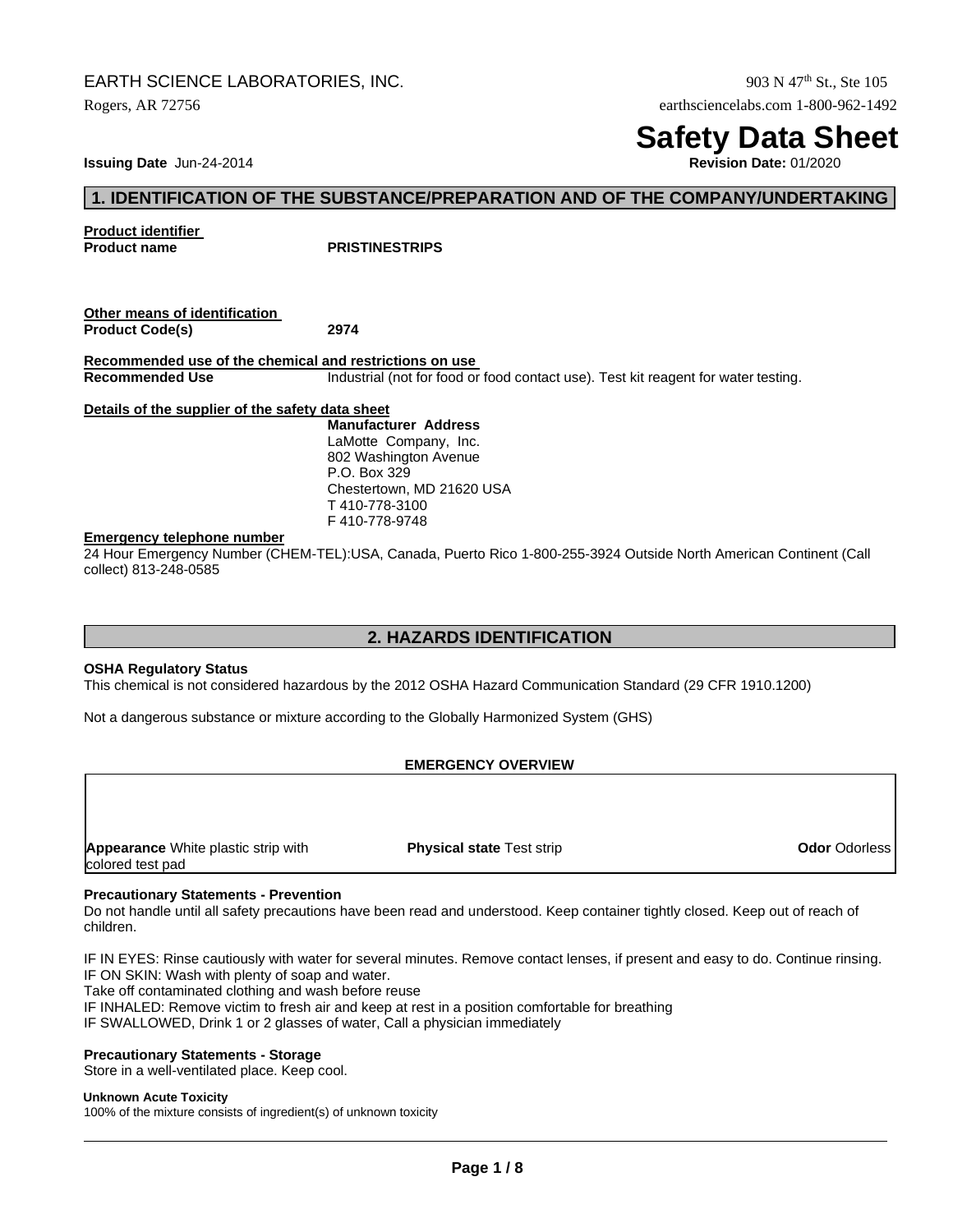# **3. COMPOSITION/INFORMATION ON INGREDIENTS**

The product contains no substances which at their given concentration are considered to be hazardous to health.

| <b>Chemical name</b> | <b>CAS No</b>  | Weight-% |
|----------------------|----------------|----------|
| <b>Surfactants</b>   | 00000          |          |
| Indicators           |                |          |
| Test Paper           | $00 - 00 - 00$ | >10      |
| Plastic strip        | 000-000        | >90      |

This product is exempt from the MSDS requirement since it is defined as an "article" per 29 CFR 1910.1200(b)(6)(v). "Article" means a manufactured item other than a fluid or particle: (i) which is formed to a specific shape or design during manufacture; (ii) which has end use function(s) dependent in whole or in part upon its shape or design during end use; and (iii) which under normal conditions of use does not release more than very small quantities, e.g., minute or trace amounts of a hazardous chemical, and does not pose a physical hazard or health risk to employees.

## **4. FIRST AID MEASURES**

## **First Aid Measures**

| <b>General advice</b> | No hazards which require special first aid measures.                                                                            |
|-----------------------|---------------------------------------------------------------------------------------------------------------------------------|
| Eye contact           | Rinse thoroughly with water as necessary.                                                                                       |
| <b>Skin contact</b>   | Wash skin with soap and water.                                                                                                  |
| <b>Inhalation</b>     | Not Applicable.                                                                                                                 |
| Ingestion             | Consult a physician. White plastic strip is indigestable, may cause gastrointestinal<br>discomfort if many have been swallowed. |

None known.

# **5. FIRE-FIGHTING MEASURES**

## **Suitable extinguishing media**

Water spray, dry chemical, carbon dioxide  $(CO_2)$ , or foam.

## **Protective equipment and precautions for firefighters**

As in any fire, wear self-contained breathing apparatus pressure-demand, MSHA/NIOSH (approved or equivalent) and full protective gear.

# **6. ACCIDENTAL RELEASE MEASURES**

# **Personal precautions, protective equipment and emergency procedures**

**Personal precautions** Avoid contact with eyes, skin and clothing.

# **Methods and material for containment and cleaning up**

**Methods for containment** Not Applicable.

**Methods for cleaning up** Sweep up and shovel into suitable containers for disposal. After cleaning, flush away traces with water.

## **7. HANDLING AND STORAGE**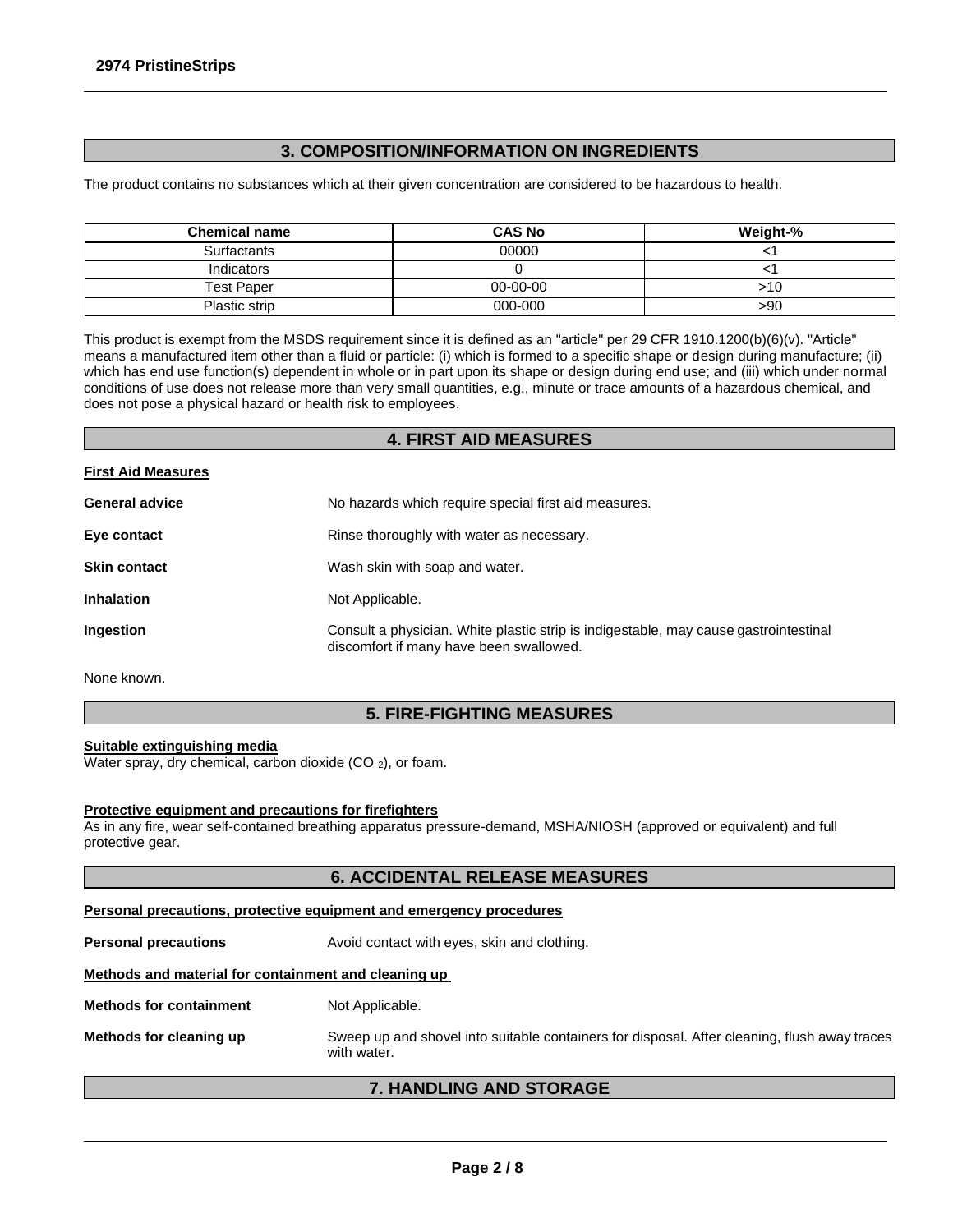| <b>Precautions for safe handling</b> |                                                                                                                                                                                                           |
|--------------------------------------|-----------------------------------------------------------------------------------------------------------------------------------------------------------------------------------------------------------|
| <b>Handling</b>                      | Handle in accordance with good industrial hygiene and safety practice. Prevent contact with<br>skin, eyes, and clothing. Do not taste or swallow. Do not eat, drink, or smoke when using<br>this product. |
|                                      | Conditions for safe storage, including any incompatibilities                                                                                                                                              |
| <b>Storage</b>                       | Keep containers tightly closed in a dry, cool and well-ventilated place. Keep out of the reach<br>of children. Protect from moisture.                                                                     |
| <b>Incompatible Products</b>         | Not Applicable.                                                                                                                                                                                           |
|                                      | 8. EXPOSURE CONTROLS/PERSONAL PROTECTION                                                                                                                                                                  |

# **Control parameters**

| <b>Chemical name</b>                                                  | <b>ACGIH TLV</b>                                             | <b>OSHA PEL</b>                           |          | <b>NIOSH IDLH</b> |
|-----------------------------------------------------------------------|--------------------------------------------------------------|-------------------------------------------|----------|-------------------|
| Surfactants<br>00000                                                  |                                                              |                                           |          | Not Established   |
| Indicators<br>0                                                       |                                                              | ÷.                                        |          | Not Established   |
| <b>Test Paper</b><br>00-00-00                                         |                                                              | $\ddot{\phantom{a}}$                      |          | Not Established   |
| Plastic strip<br>000-000                                              |                                                              |                                           |          | Not Established   |
| <b>Appropriate engineering controls</b>                               |                                                              |                                           |          |                   |
| <b>Engineering Measures</b>                                           | None under normal use conditions.                            |                                           |          |                   |
| Individual protection measures, such as personal protective equipment |                                                              |                                           |          |                   |
| <b>Eye/Face Protection</b>                                            | No special protective equipment required.                    |                                           |          |                   |
| Skin and body protection                                              | No special protective equipment required.                    |                                           |          |                   |
| <b>Respiratory protection</b>                                         | No special protective equipment required.                    |                                           |          |                   |
| <b>Hygiene Measures</b>                                               | Do not eat, drink or smoke when using this product.          |                                           |          |                   |
|                                                                       | 9. PHYSICAL AND CHEMICAL PROPERTIES                          |                                           |          |                   |
| Information on basic physical and chemical properties                 |                                                              |                                           |          |                   |
| <b>Physical state</b><br>Appearance                                   | Test strip<br>White plastic strip with colored test pad Odor |                                           | Odorless |                   |
| <b>Property</b>                                                       | Values                                                       | Remarks . Method                          |          |                   |
| рH                                                                    |                                                              | Solubility in other solvents<br>available |          | No information    |
| Melting point / freezing point                                        | No information available                                     |                                           |          |                   |
| Boiling point / boiling range                                         | No information available                                     |                                           |          |                   |
| <b>Flash point</b><br><b>Evaporation rate</b>                         | No information available                                     |                                           |          |                   |
| <b>Flammability (solid, gas)</b>                                      | No information available                                     |                                           |          |                   |
| <b>Flammability Limit in Air</b>                                      |                                                              |                                           |          |                   |
| <b>Upper flammability limit:</b>                                      | No information available                                     |                                           |          |                   |
| Lower flammability limit:                                             | No information available                                     |                                           |          |                   |
| Vapor pressure                                                        | No information available                                     |                                           |          |                   |
| <b>Vapor density</b>                                                  | No information available                                     |                                           |          |                   |
| <b>Specific gravity</b>                                               | No information available                                     |                                           |          |                   |
| <b>Water solubility</b>                                               | No information available                                     |                                           |          |                   |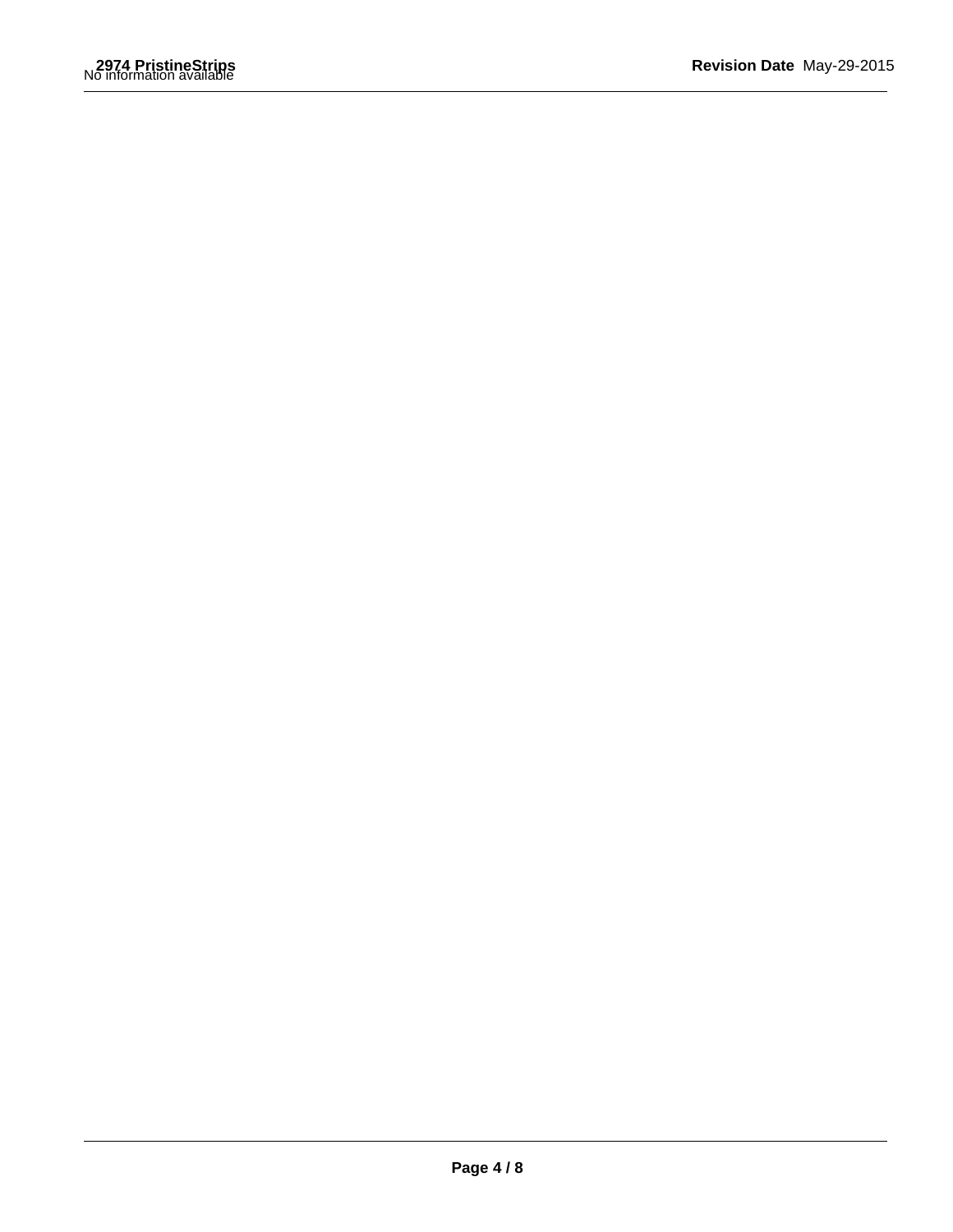**Partition coefficient No information available**<br> **Autoignition temperature No information available Autoignition temperature No information available**<br> **Decomposition temperature No information available Decomposition** temperature **Kinematic viscosity**<br> **Communical Communist Communist Communist Communist Communist Communist Communist Communist Communist Communist Communist Communist Communist Communist Communist Communist Communist Communist Communi Explosive properties**<br> **Oxidizing properties**<br>
No information available<br>
No information available

## **Other Information**

**No information available No information available** 

**Softening point**<br> **Molecular weight**<br> **Molecular weight**<br> **Molecular weight**<br> **Molecular weight No information available VOC Content (%)**<br> **Content (%)**<br>
No information available<br>
No information available **Density Density Density Bulk density Research American** No information available **No information available** 

# **10. STABILITY AND REACTIVITY**

| <b>Stability</b><br><b>Hazardous Reactions</b>                                                       | Stable.<br>None under normal processing.                               |
|------------------------------------------------------------------------------------------------------|------------------------------------------------------------------------|
| <b>Hazardous polymerization</b>                                                                      | Hazardous polymerization does not occur.                               |
| <b>Conditions to avoid</b><br>Incompatible materials<br>Hazardous decomposition products None known. | Exposure to air or moisture over prolonged periods.<br>Not Applicable. |

# **11. TOXICOLOGICAL INFORMATION**

**Product Information** Product does not present an acute toxicity hazard based on known or supplied information

#### **Information on likely routes of exposure**

| <b>Inhalation</b>   | Not an expected route of exposure.                                                   |
|---------------------|--------------------------------------------------------------------------------------|
| Eye contact         | May cause temporary eye irritation.                                                  |
| <b>Skin contact</b> | Repeated exposure may cause skin dryness or cracking.                                |
| <b>Ingestion</b>    | May cause gastrointestinal discomfort if consumed in large amounts. Plastic strip is |
|                     | indigestable.                                                                        |

## **Component Information**

| <b>Chemical name</b>                                   | Oral LD50       | Dermal LD50     | <b>Inhalation LC50</b> |
|--------------------------------------------------------|-----------------|-----------------|------------------------|
| Surfactants<br>00000                                   | Not Established | Not Established | Not Established        |
| Indicators<br>l O                                      | Not Established | Not Established | Not Established        |
| Not Established<br><b>Test Paper</b><br>$00 - 00 - 00$ |                 | Not Established | Not Established        |
| <b>Plastic strip</b><br>$000 - 000$                    | Not Established | Not Established | Not Established        |

## **Information on toxicological effects**

| <b>Chemical name</b>                | <b>ACGIH</b>    | <b>IARC</b>     | <b>NTP</b>      | <b>OSHA</b>     |
|-------------------------------------|-----------------|-----------------|-----------------|-----------------|
| Surfactants<br>00000                | Not Established | Not Established | Not Established | Not Established |
| Indicators                          | Not Established | Not Established | Not Established | Not Established |
| <b>Test Paper</b><br>$00 - 00 - 00$ | Not Established | Not Established | Not Established | Not Established |
| <b>Plastic strip</b><br>000-000     | Not Established | Not Established | Not Established | Not Established |
| Chronic toxicity                    | No known affact |                 |                 |                 |

**Chronic toxicity** No known effect.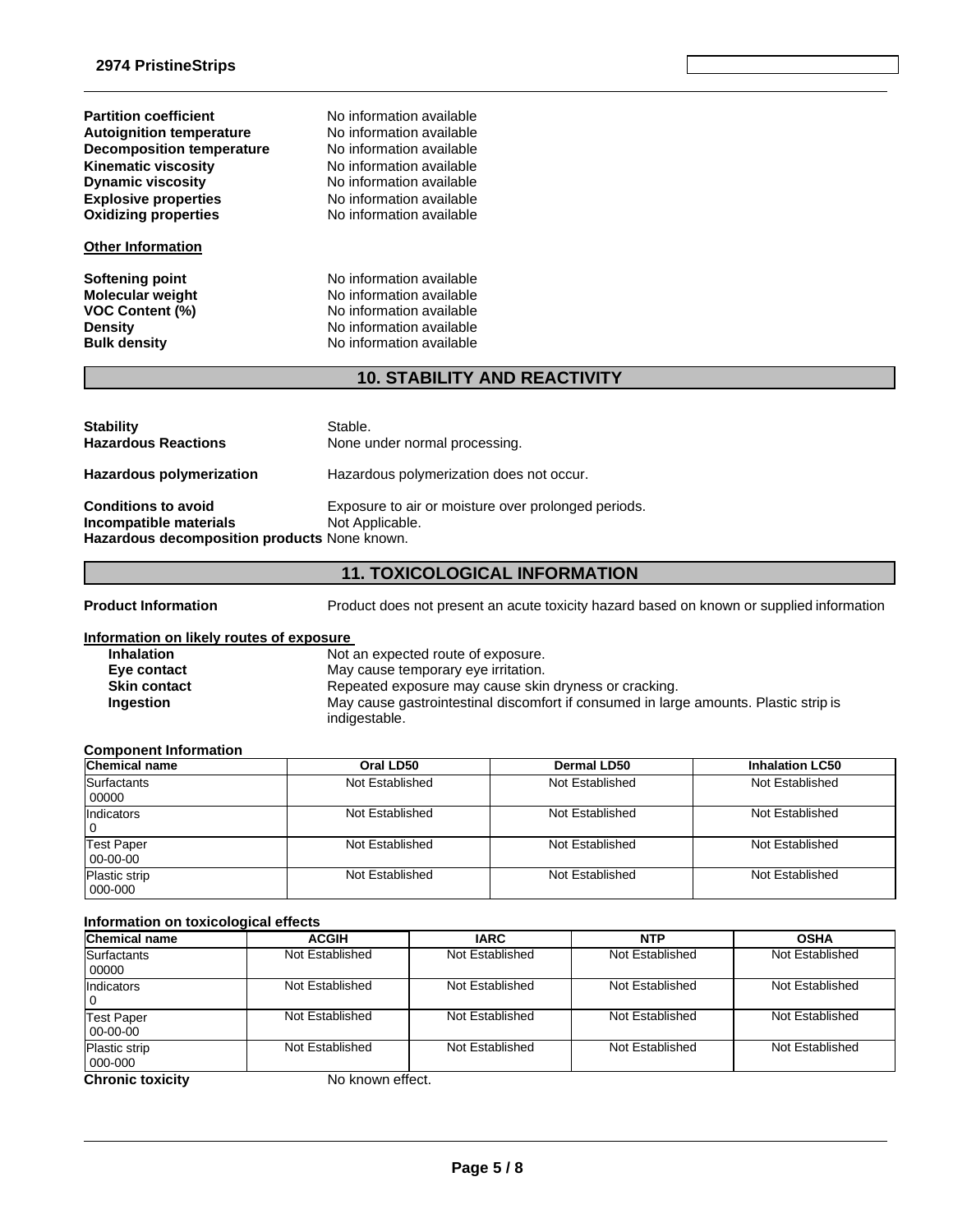# **12. ECOLOGICAL INFORMATION**

**Revision Date** May-29-2015

## **Ecotoxicity**

**Unknown Aquatic Toxicity** 100 % of the mixture consists of components(s) of unknown hazards to the aquatic environment

| <b>Chemical name</b>                | <b>Toxicity to Algae</b> | <b>Toxicity to Fish</b> | Daphnia Magna (Water Flea) |
|-------------------------------------|--------------------------|-------------------------|----------------------------|
| Surfactants<br>00000                | Not Established          | Not Established         | Not Established            |
| Indicators                          | Not Established          | Not Established         | Not Established            |
| <b>Test Paper</b><br>$00 - 00 - 00$ | Not Established          | Not Established         | Not Established            |
| Plastic strip<br>000-000            | Not Established          | Not Established         | Not Established            |

## **Persistence and degradability**

No information available.

## **Bioaccumulation/Accumulation**

No information available.

| <b>Chemical name</b>          | <b>Log Pow</b>  |
|-------------------------------|-----------------|
| Surfactants<br>00000          | Not Established |
| Indicators                    | Not Established |
| <b>Test Paper</b><br>00-00-00 | Not Established |
| Plastic strip<br>000-000      | Not Established |

# **13. DISPOSAL CONSIDERATIONS**

**Disposal Methods** Dispose of waste product or used containers according to local regulations. This material, as supplied, is not a hazardous waste according to Federal regulations (40 CFR 261). This material could become a hazardous waste if it is mixed with or otherwise comes in contact with a hazardous waste, if chemical additions are made to this material, or if the material is processed or otherwise altered. Consult 40 CFR 261 to determine whether the altered material is a hazardous waste. Consult the appropriate state, regional, or local regulations for additional requirements.

**Contaminated packaging** Do not reuse empty containers.

| <b>Chemical name</b>                | <b>RCRA</b>     | <b>RCRA - Basis for Listing</b> | <b>RCRA - D Series Wastes</b> | <b>RCRA - U Series Wastes</b> |
|-------------------------------------|-----------------|---------------------------------|-------------------------------|-------------------------------|
| Surfactants<br>00000                | Not Established |                                 | Not Established               | Not Established               |
| Indicators                          | Not Established |                                 | Not Established               | Not Established               |
| <b>Test Paper</b><br>$00 - 00 - 00$ | Not Established |                                 | Not Established               | Not Established               |
| Plastic strip<br>000-000            | Not Established |                                 | Not Established               | Not Established               |

| <b>Chemical name</b>            | <b>RCRA - Halogenated</b><br><b>Organic Compounds</b> | <b>RCRA - P Series Wastes</b> | <b>RCRA - F Series Wastes</b> | <b>RCRA - K Series Wastes</b> |
|---------------------------------|-------------------------------------------------------|-------------------------------|-------------------------------|-------------------------------|
| <b>Surfactants</b><br>00000     | Not Established                                       | Not Established               | Not Established               | Not Established               |
| Indicators                      | Not Established                                       | Not Established               | Not Established               | Not Established               |
| <b>Test Paper</b><br>$00-00-00$ | Not Established                                       | Not Established               | Not Established               | Not Established               |
| Plastic strip<br>000-000        | Not Established                                       | Not Established               | Not Established               | Not Established               |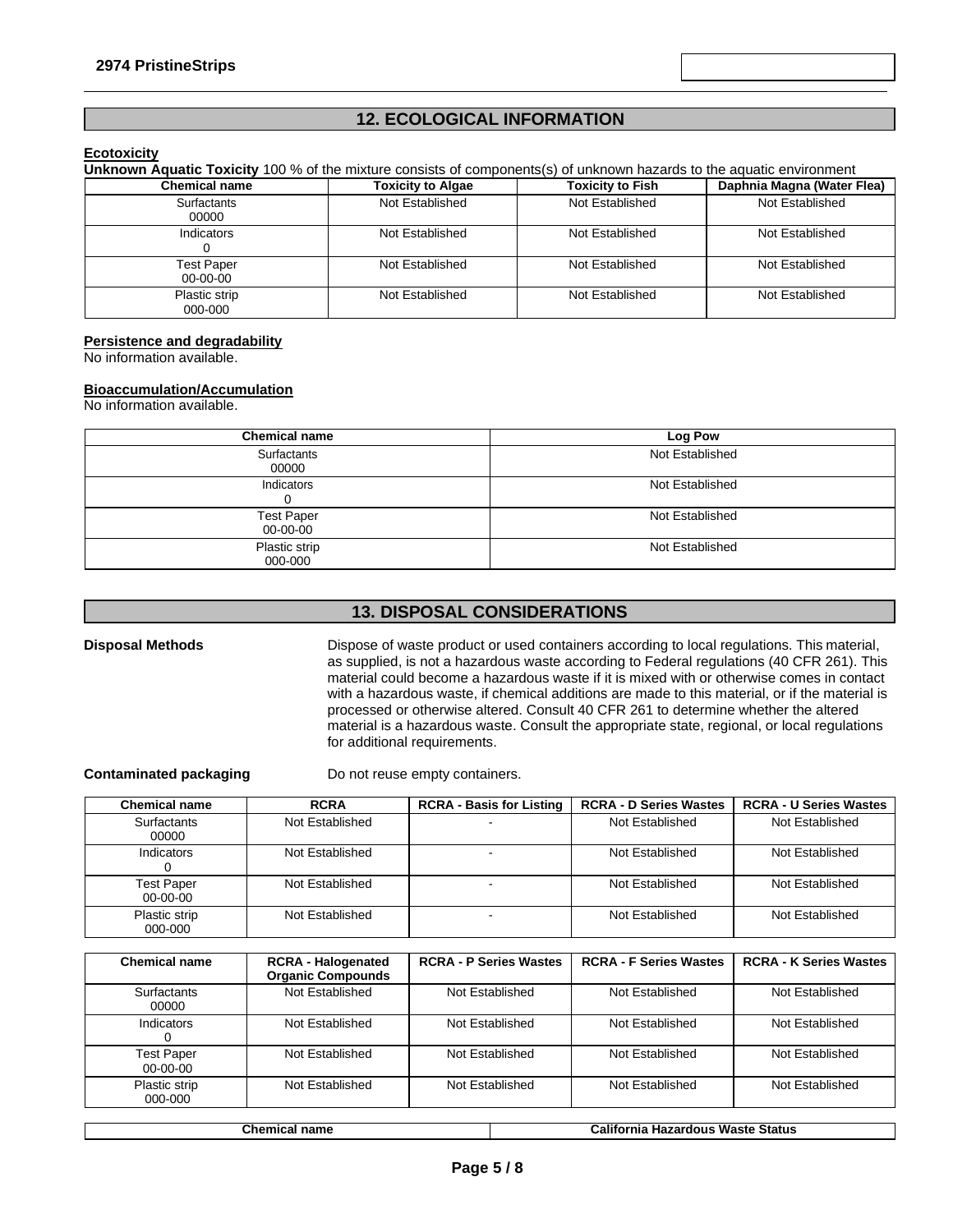| Surfactants<br>00000          |  |
|-------------------------------|--|
| Indicators                    |  |
| <b>Test Paper</b><br>00-00-00 |  |
| Plastic strip<br>000-000      |  |

**Revision Date** May-29-2015

# **14. TRANSPORT INFORMATION**

| DOT             | Not regulated |
|-----------------|---------------|
| <b>ICAO</b>     | Not regulated |
|                 |               |
| <b>IATA</b>     | Not regulated |
| <b>IMDG/IMO</b> | Not regulated |
| <b>RID</b>      | Not regulated |
| ADR             | Not regulated |

# **15. REGULATORY INFORMATION**

| <b>International Inventories</b> |                 |
|----------------------------------|-----------------|
| <b>TSCA</b>                      | Complies        |
| <b>DSL/NDSL</b>                  | Complies        |
| <b>EINECS/ELINCS</b>             | Complies        |
| <b>ENCS</b>                      | Complies        |
| <b>IECSC</b>                     | Complies        |
| <b>KECL</b>                      | Complies        |
| <b>PICCS</b>                     | Complies        |
| <b>AICS</b>                      | Does not comply |

#### **Legend:**

**TSCA** - United States Toxic Substances Control Act Section 8(b) Inventory **DSL/NDSL** - Canadian Domestic Substances List/Non-Domestic Substances List **EINECS/ELINCS** - European Inventory of Existing Chemical Substances/European List of Notified Chemical Substances **ENCS** - Japan Existing and New Chemical Substances **IECSC** - China Inventory of Existing Chemical Substances **KECL** - Korean Existing and Evaluated Chemical Substances **PICCS** - Philippines Inventory of Chemicals and Chemical Substances

**AICS** - Australian Inventory of Chemical Substances

## **US Federal Regulations**

## **SARA 313**

Section 313 of Title III of the Superfund Amendments and Reauthorization Act of 1986 (SARA). This product does not contain any chemicals which are subject to the reporting requirements of the Act and Title 40 of the Code of Federal Regulations, Part 372

| <b>Chemical name</b>           | <b>SARA 313 - Threshold Values %</b> |
|--------------------------------|--------------------------------------|
| Surfactants<br>00000           | Not Established                      |
| Indicators                     | Not Established                      |
| <b>Test Paper</b><br>00-00-00  | Not Established                      |
| Plastic strip<br>000-000       | Not Established                      |
| CADA 244/242 Hozard Catogoriac |                                      |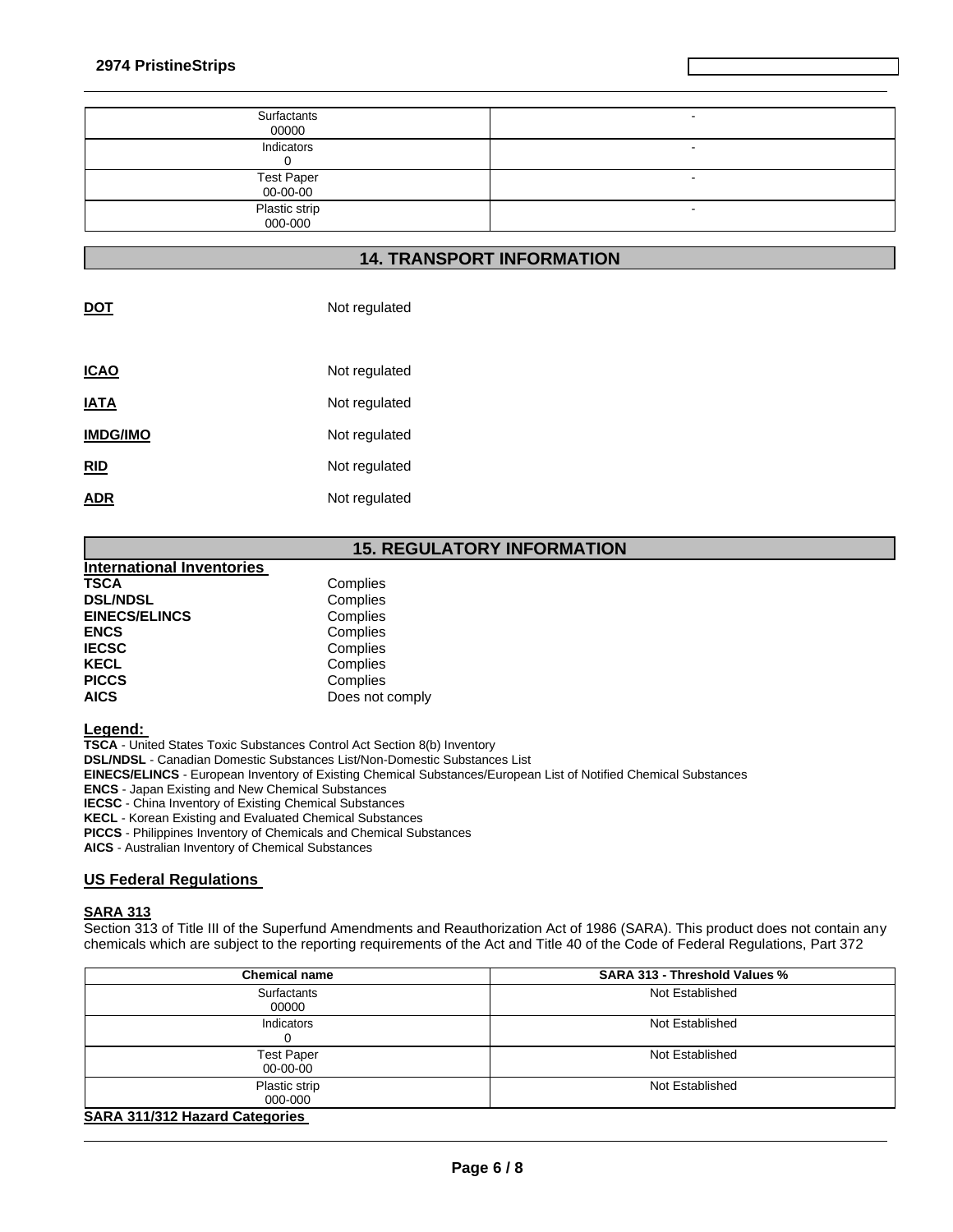| Acute health hazard               | N٥ |
|-----------------------------------|----|
| <b>Chronic Health Hazard</b>      | N٥ |
| Fire hazard                       | N٥ |
| Sudden release of pressure hazard | N٥ |
| <b>Reactive Hazard</b>            | N٥ |

## **CWA (Clean Water Act)**

This product does not contain any substances regulated as pollutants pursuant to the Clean Water Act (40 CFR 122.21 and 40 CFR 122.42)

| <b>Chemical name</b>            | <b>CWA - Reportable</b><br>Quantities | <b>CWA - Toxic Pollutants</b> | <b>CWA - Priority Pollutants</b> | <b>CWA - Hazardous</b><br><b>Substances</b> |
|---------------------------------|---------------------------------------|-------------------------------|----------------------------------|---------------------------------------------|
| Surfactants<br>00000            | Not Established                       | Not Established               | Not Established                  | Not Established                             |
| Indicators                      | Not Established                       | Not Established               | Not Established                  | Not Established                             |
| <b>Test Paper</b><br>$00-00-00$ | Not Established                       | Not Established               | Not Established                  | Not Established                             |
| Plastic strip<br>000-000        | Not Established                       | Not Established               | Not Established                  | Not Established                             |

## **CERCLA**

This material, as supplied, does not contain any substances regulated as hazardous substances under the Comprehensive Environmental Response Compensation and Liability Act (CERCLA) (40 CFR 302) or the Superfund Amendments and Reauthorization Act (SARA) (40 CFR 355). There may be specific reporting requirements at the local, regional, or state level pertaining to releases of this material

| <b>Chemical name</b>          | <b>Hazardous Substances RQs</b> | <b>CERCLA/SARA RQ</b> | <b>RQ</b> |
|-------------------------------|---------------------------------|-----------------------|-----------|
| <b>Surfactants</b><br>00000   |                                 | Not Established       |           |
| Indicators                    |                                 | Not Established       |           |
| <b>Test Paper</b><br>00-00-00 |                                 | Not Established       |           |
| Plastic strip<br>000-000      |                                 | Not Established       |           |

**US State Regulations** 

## **California Proposition 65**

This product does not contain any Proposition 65 chemicals

| <b>Chemical name</b>          | <b>California Proposition 65</b> |
|-------------------------------|----------------------------------|
| <b>Surfactants</b><br>00000   | Not Established                  |
| Indicators                    | Not Established                  |
| <b>Test Paper</b><br>00-00-00 | Not Established                  |
| Plastic strip<br>000-000      | Not Established                  |

## **U.S. State Right-to-Know Regulations**

| <b>Chemical name</b>            | New Jersey      | <b>Massachusetts</b> | Pennsylvania    |
|---------------------------------|-----------------|----------------------|-----------------|
| <b>Surfactants</b><br>00000     | Not Established | Not Established      | Not Established |
| Indicators                      | Not Established | Not Established      | Not Established |
| <b>Test Paper</b><br>$00-00-00$ | Not Established | Not Established      | Not Established |
| Plastic strip<br>000-000        | Not Established | Not Established      | Not Established |

## **CPSC (Consumer Product Safety Commission) - Specially Regulated Substances**

| Chemical name |  |
|---------------|--|
|---------------|--|

CPSC (Consumer Product Safety Commission) - Specially Regulated